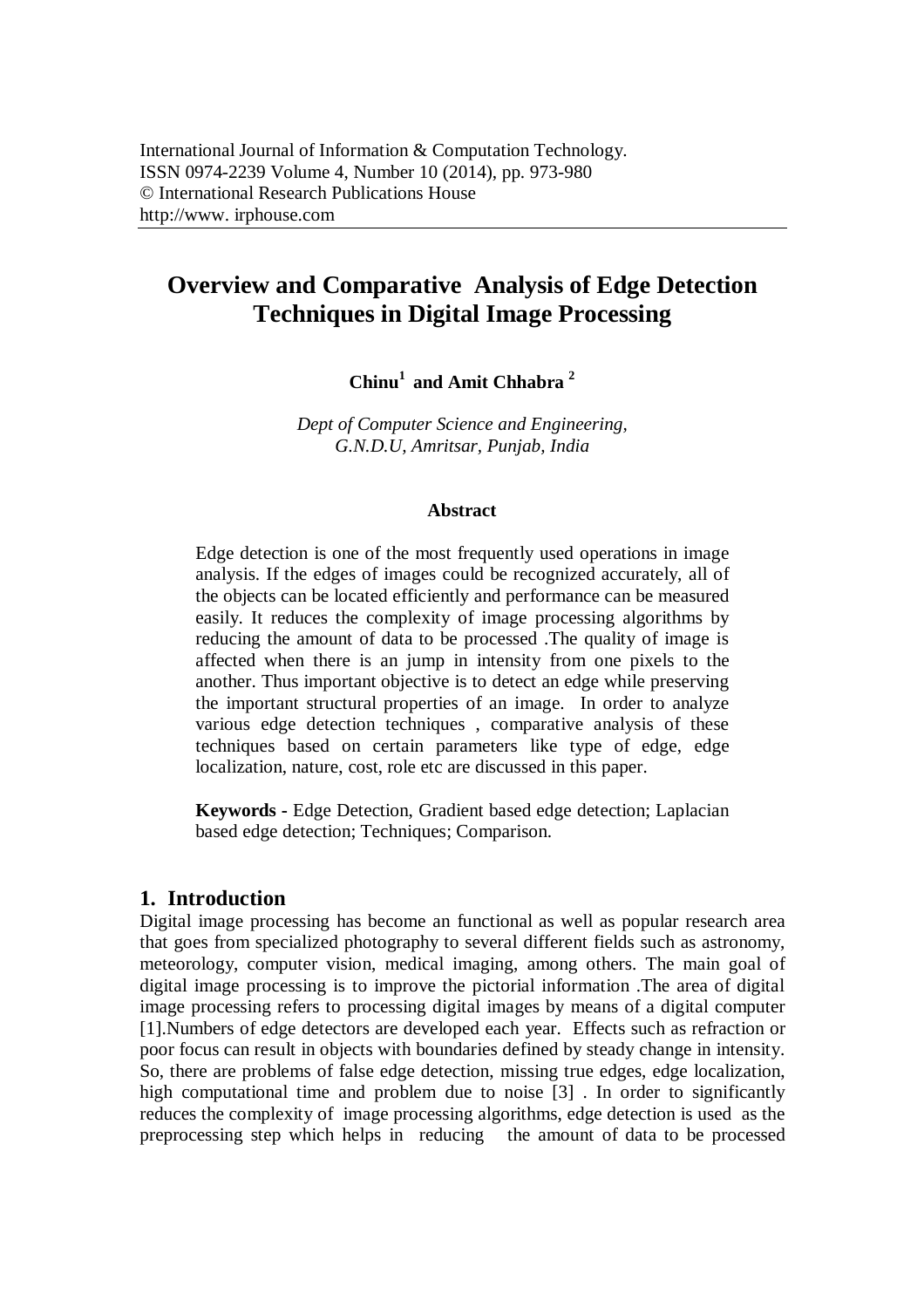[2]Therefore our objective is to compare and analyze the performance of various edge detection techniques based on various parameters like role ,type of edge, nature, , edge localization.

# **2. Edge Detection**

Edge detection refers to the process of identifying and locating sharp discontinuities in an image. Edge is the area of major change in the image intensity or contrast and Edge Detection is locating areas with strong intensity contrasts We use edge detection –because it helps in extracting information about the image. E.g. location of objects present in the image, their shape, size, image sharpening and enhancement [7]. Edge detection is used for image segmentation based on abrupt changes in intensity. In a continuous image, a sharp intensity transition between neighboring pixels is considered as an edge [4].

Three steps in edge detection are:

- *Image smoothing:* for noise reduction this step involve filtering the image for improving the performance of edge detector.
- *Detection*: This step involves extracting all edge points that are possible candidates to become edge point.
- *Edge localization*: This step involves selecting from the candidate edge points only the points that are true members of set of points comprising an edge [4].

We mainly used two types of operators in edge detection which are:

## *2.1 Gradient Based Edge Detection*

The gradient method detects the edges by looking for the maximum and minimum in the first derivative of the image. When the gradient is above the threshold there is object in the image. The popular edge detection operators are Roberts, Sobel , Prewitt .They are all defined on a 3x 3 pattern grid, so they are efficient and easy to apply.

#### *2.2. Laplacian Based Edge Detection*

The Laplacian method searches for zero crossings in the second derivative of the image to find edges. An edge has the one-dimensional shape of a ramp and calculating the derivative of the image can highlight its location. eg LOG ,Canny .

# **3. Edge Detection Techniques**

## *3.1 Traditional Edge Detection techniques:*

*3.1.1 Robert's cross Edge Detection* Roberts edge detection method is one of the oldest method and is used often in hardware implementations where simplicity and speed are dominant factors [5].Roberts edge detection operator is based on the principle that difference on any pair of mutually perpendicular direction can be used to calculate the gradient. Difference between diagonally adjacent pixels is used to process the image [6].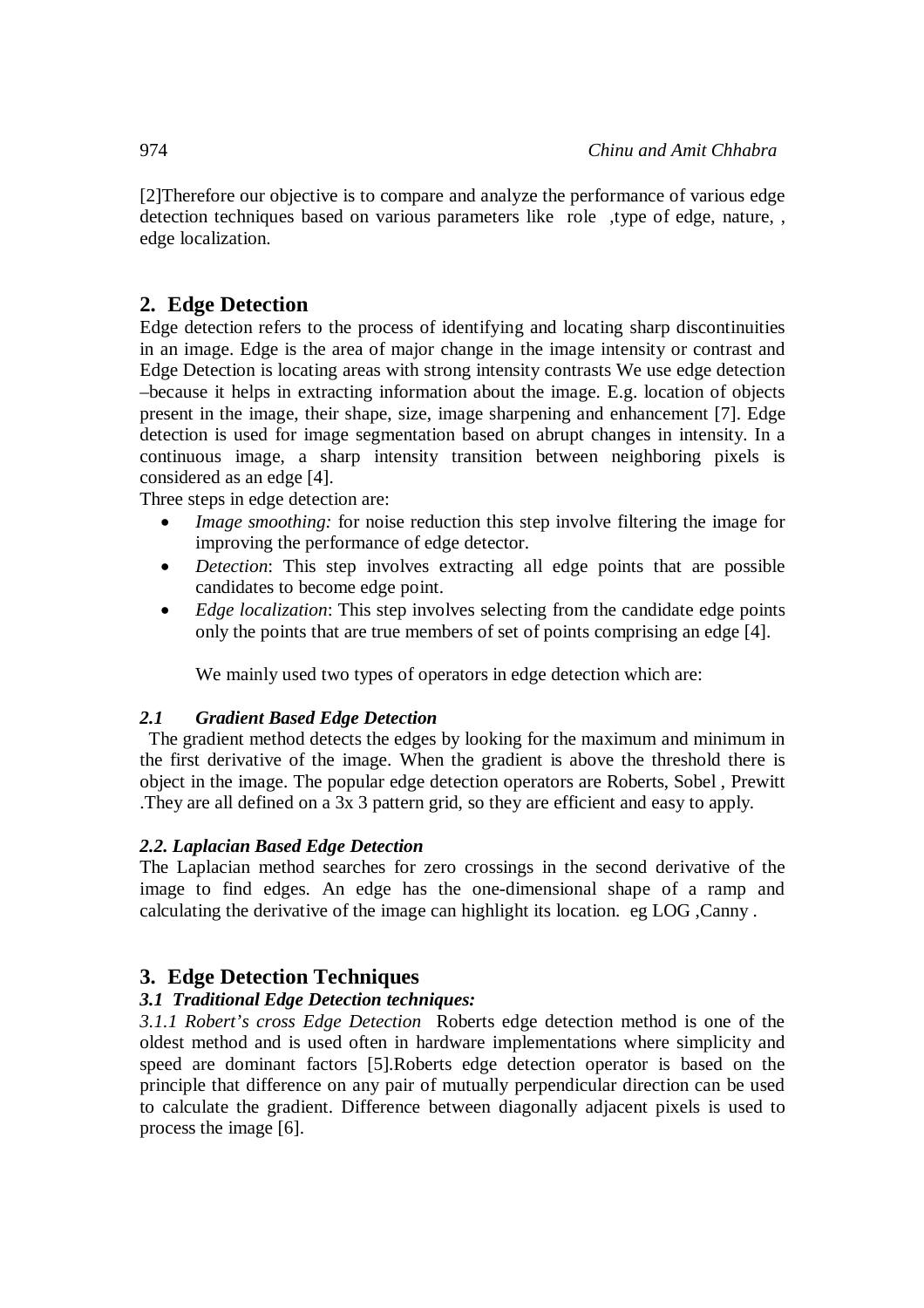#### *3.1.2 Sobel Edge Detection*

Sobel operator [5] is used in image processing techniques mainly in edge detection. The sobel operator is based on convolving the image with a small, separable, and integer valued filter in horizontal and vertical and is thus comparatively cost-effective in terms of computations. Mathematically, the operator uses two  $3\times3$  kernels which are convolved with the original image to calculate approximations of the derivativesone for horizontal changes, and one for vertical.

The differences are calculated at the center pixel of the mask. The 3X3 convolution mask smoothes the image by some amount, hence it is less susceptible to noise. But it produces thicker edges. So edge localization is poor.

#### *3.1.3 Prewitt Edge Detection*

Prewitt operator edge detection masks are the one of the oldest and best understood methods of detecting edges in images. Basically, there are two masks, one for detecting image derivatives in X and one for detecting image derivative in Y. To find edges, a user convolves an image with both masks, producing two derivative images (dx and dy). The Prewitt edge detector is an suitable way to estimate the magnitude and orientation of an edge. Although differential gradient edge detection needs a rather time consuming calculation to estimate the orientation from the magnitudes in the x- and y-directions, the Prewitt edge detection obtains the orientation directly from the kernel with the maximum response. The set of kernels is limited to 8 possible orientations; however experience shows that most direct orientation estimates are not much more accurate [5].

#### *3.1.4 Laplacian of Gaussian:*

LOG is the Second-order differential algorithm which uses pre-smoothing with Gaussian low-pass filter on the image first. Then this arithmetic identifies the image edge of the steep with Laplacian algorithm. At last it generates closed and connected contours with zero-gray value by exclusion of all internal points. It could filter the noise and also smooth the edge [8]. The operator normally takes a single gray level image as input and produces another gray level image as output. The Laplacian  $L(x, y)$ of an image with pixel intensity values  $I(x, y)$  is given by:

$$
L(x, y) = \frac{\partial^2 I}{\partial x^2} + \frac{\partial^2 I}{\partial y^2}
$$

Since the input image is represented as a set of discrete pixels, we have to find a discrete convolution kernel that can approximate the second derivatives in the definition of the Laplacian .

#### *3.1.5 Canny Edge Detection Algorithm*

J.F Canny in [9] has proposed an Computational Approach to Edge Detection which is known as optimal edge detector .The Canny's intentions were to enhance the many edge detectors already out at the time he started his work. He was very successful in achieving his goal and his ideas and methods can be found in his paper, "An Computational Approach to Edge Detection "[9].The algorithm runs in 6 separate steps: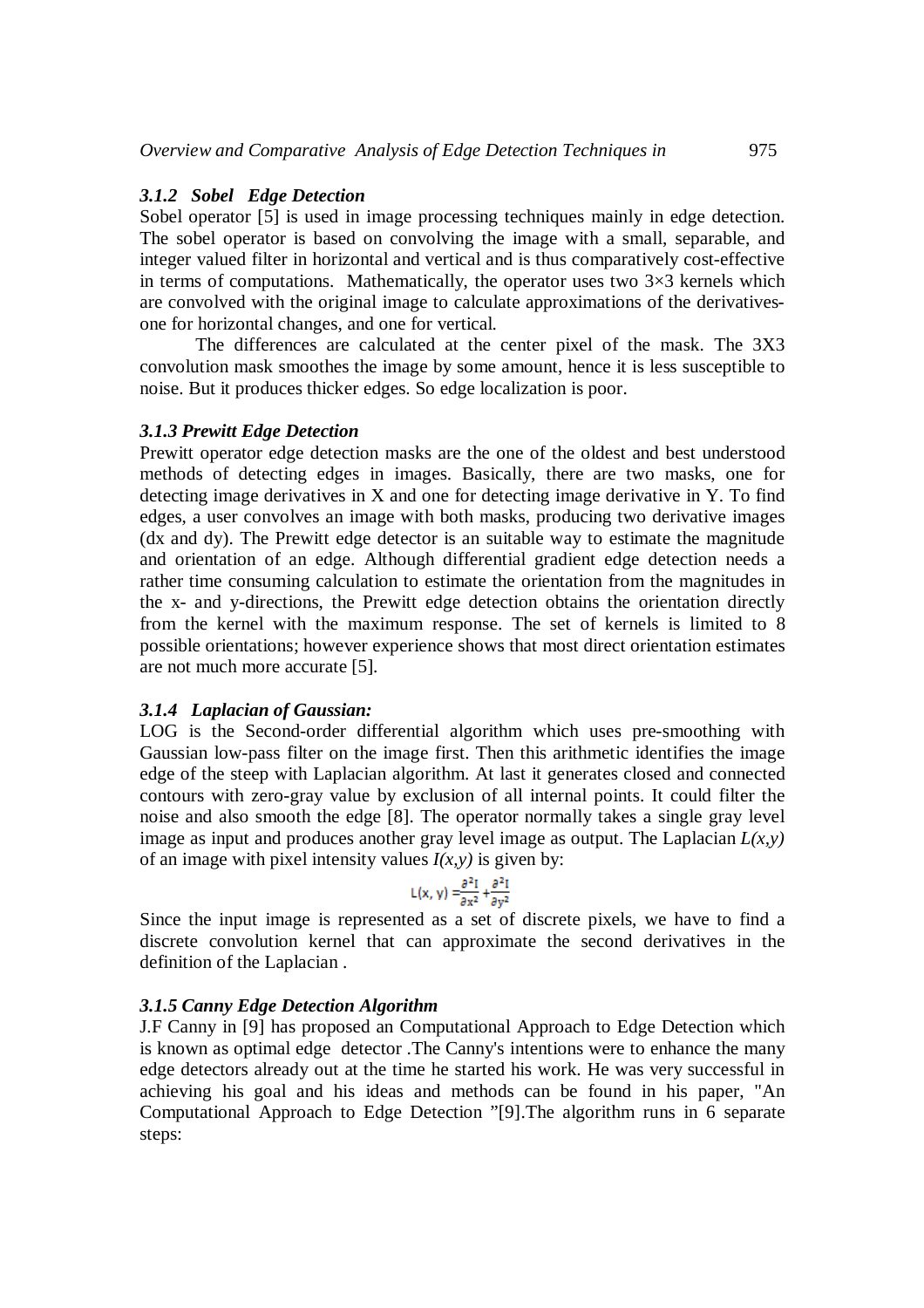- 1. Smoothing: Blurring of the image to remove noise
- 2. Finding gradients: The edges should be marked where the gradients of the image has magnitudes
- 3. Direction calculation: In this step, direction of edge should be calculated.
- 4. Non maximum suppression: Only local maxima should be marked as edges
- 5. Double thresholding: Potential edges are determined by thresholding.
- 6. Edge tracking by hysteresis: Finally edges are determined by suppressing all edges that are not connected to very certain (strong) edge .

## *3.2 Edge Detection Based on Soft Morphology*

Shang Junna and Jiang Feng in [8] have presented the mathematical morphology edge detection algorithm which can overcome the shortcomings of the traditional edge detection algorithm. Mathematical Morphology is a new kind of nonlinear algorithm, using a certain form of structural elements to measure and extract the shape of the corresponding image in order to achieve the image analysis and identification purposes. It is more suitable for visual information processing and analysis, and the type of interaction are completed by the basic operations of Erosion and Dilation as well as Open and Closed operations. The traditional morphological edge detection algorithm has analyzed and compared, put forward a modified soft morphological edge detection algorithm, which can effectively detect image edge, while restrain the impact of noise, which has strong robustness.

## *3.3 Edge detection based on human visual feature*

Mingxiu Lin and Shuai Chen in [6] have proposed the new prediction method for edge detection which is based on human visual feature. The edge detection rate is relatively high by the traditional edge detection operators like Roberts, Sobel, Canny due to which some special features of the edge points hidden in the edge detection. So, new edge detection algorithms has been proposed in order to accurately extract the characteristics of the sausage casing Laceration defect. The rapid detection of Edge features of the abnormal changes in the region in a relatively smooth area is achieved in the proposed prediction method by setting the parameter to filter the edge which we do not want to leave, and retain the edge information. The experimental results have shown that proposed method has retained the exception of edge points generated by the sausage laceration defect, and its real-time performance is suitable for industrial practical applications.

#### *3.4 Haar based Prewitt edge detection*

The Haar wavelet is also the simplest possible wavelet. The Haar wavelet operates on data by calculating the sums and differences of adjacent elements. Shashidhar Ram Joshi and Roshan koju in [3] have presented an Study and Comparison of various Edge Detection Algorithms. Basically, not all edges involve a step change in the intensity. Effects such as refraction or poor focus can result in objects with boundaries defined by gradual change in intensity. So, there are problems of false edge detection,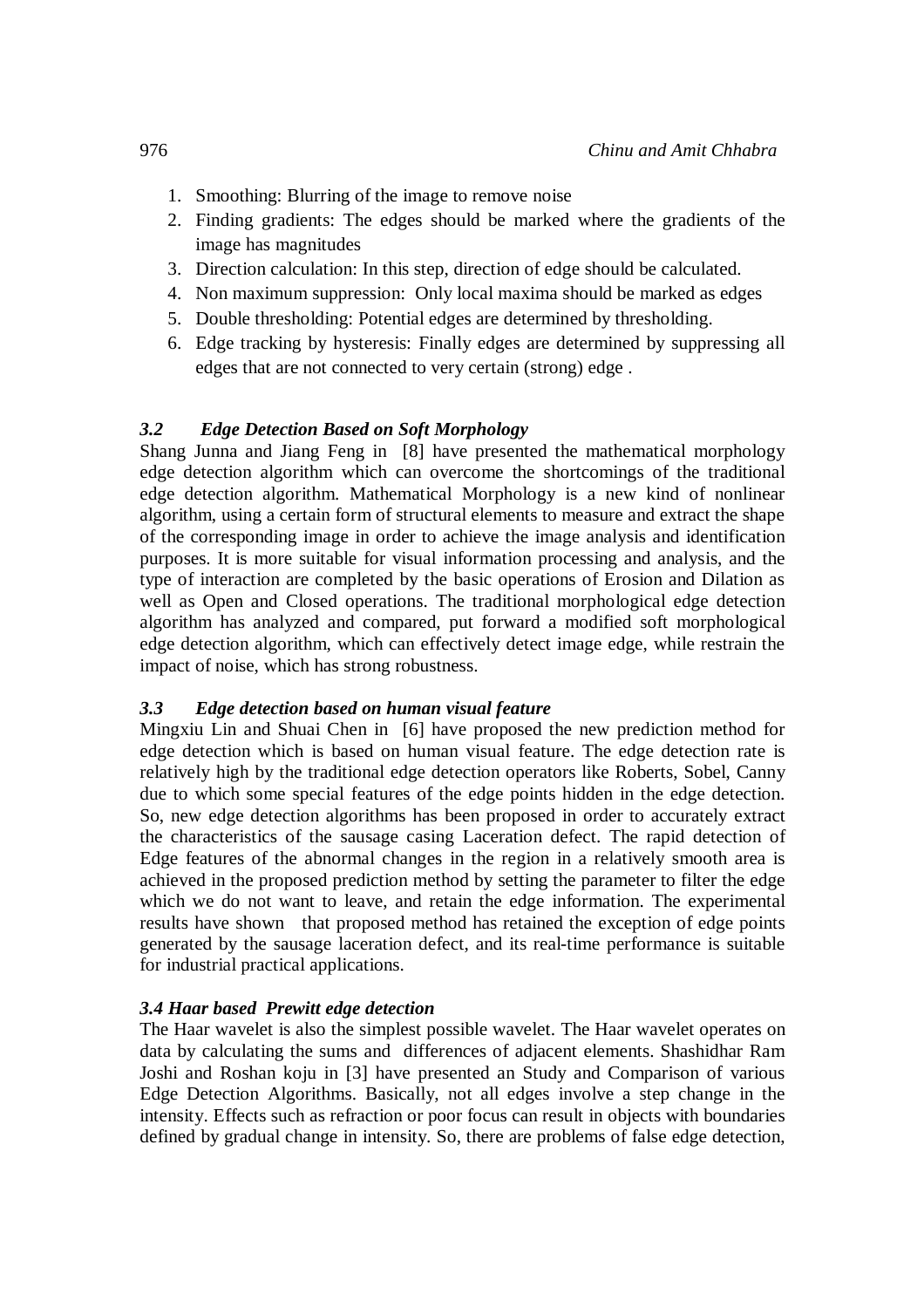missing true edges, edge localization, high computational time and problem due to the noise. So, fusion of Haar wavelet and Prewitt operator have discussed in order to compare its performance with frequently used gradient edge detection algorithms and canny edge detection method in the different conditions. Haar based Prewitt method of edge detection does not perform better than classical edge detectors. Canny edge detection algorithm is implemented with adaptive parameters. It has been shown that canny edge detection algorithm with adaptive parameters performs better in almost all conditions in comparison to other operators in the expense of its execution time.

### *3.5 Bilateral Filtering Based Edge Detector*

Chandra Sekhar Seelamantula and Abin Jose in [10] have proposed BILATERAL EDGE DETECTORS. Classical bilateral filtering is a nonlinear technique that smoothes an image while preserving the edges. The bilateral filtering operation is carried out on the spatial neighborhood of a pixel using domain and range kernels. The domain kernel, aimed at smoothing the image, is a Gaussian function, which weighs pixels depending on the spatial distance from the central pixel at location a. Edge preservation is achieved by means of the range kernel, which takes into account the radiometric distance of the pixels from the central pixel. Thus, adaptive smoothing of the image is accomplished by taking the intensity variations into consideration .To design a bilateral edge detector, demands the following conditions to be satisfied:

- 1. Edges correspond to high frequency content in an image. Thus, we require a domain kernel that performs derivative operation.
- 2. The range kernel must be such that it attaches weights varying directly as the pixel intensity difference, so that it emphasizes dissimilar regions .

As among all traditional operator Canny edge detection is known as the optimal edge detection so we compare canny with rest of edge detection operators.

| <b>Techniques</b> | <b>Edge Detection Parameters</b> |                                                                                                                                                                 |                                                                                              |                                                                                                                                                              |                                          |               |
|-------------------|----------------------------------|-----------------------------------------------------------------------------------------------------------------------------------------------------------------|----------------------------------------------------------------------------------------------|--------------------------------------------------------------------------------------------------------------------------------------------------------------|------------------------------------------|---------------|
|                   | Category                         | Role                                                                                                                                                            | <b>Type Of</b><br>Edge                                                                       | <b>Noise</b>                                                                                                                                                 | Use of<br>Gaussian<br>low-pass<br>filter | <b>Nature</b> |
| Canny             | Derivativ<br>e of<br>Gaussian    | Canny is a<br>kind of<br>filtering<br>method<br>which is a<br>compromise<br>method<br>between<br>smoothing<br>and filtering<br>through<br>Gaussian<br>smoothing | Detecting<br>edges in<br>very robust<br>manner and<br>real weak-<br>edges can<br>be detected | The real<br>weak-edge<br>can be<br>detected and<br>the noise<br>will be less<br>susceptible.<br>But some<br>edge<br>information<br>also will be<br>smoothed. | <b>Yes</b>                               | Complex       |

**Table 1:** Comparative Analysis of Edge Detection Techniques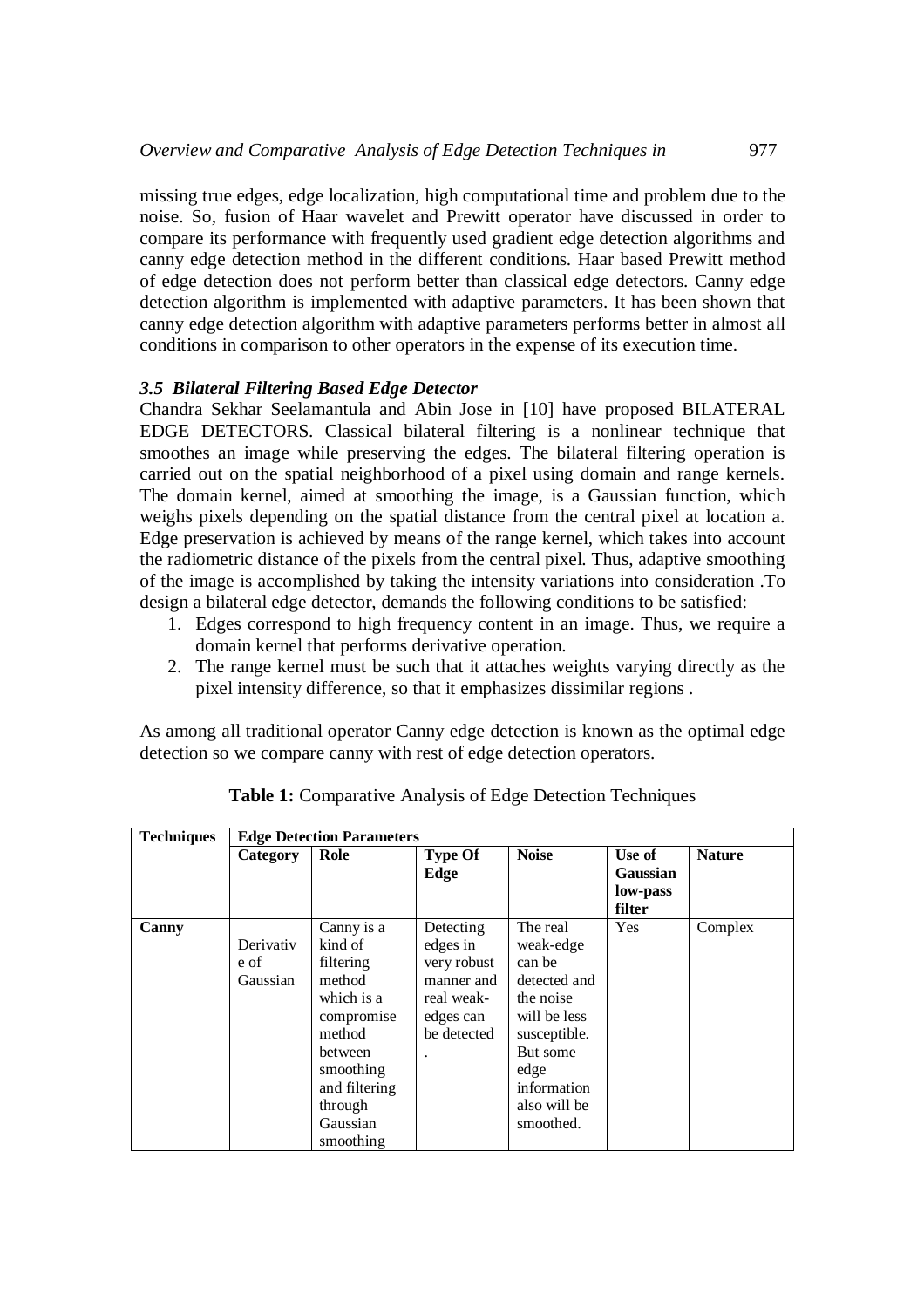| <b>Techniques</b>                                                                   | <b>Edge Detection Parameters</b>                                       |                                                                                                                                                                                                                                                                          |                                                                                                                                                                                                          |                                                                                                                                                                                                        |                                          |                                                                                                                                                                   |  |
|-------------------------------------------------------------------------------------|------------------------------------------------------------------------|--------------------------------------------------------------------------------------------------------------------------------------------------------------------------------------------------------------------------------------------------------------------------|----------------------------------------------------------------------------------------------------------------------------------------------------------------------------------------------------------|--------------------------------------------------------------------------------------------------------------------------------------------------------------------------------------------------------|------------------------------------------|-------------------------------------------------------------------------------------------------------------------------------------------------------------------|--|
|                                                                                     | Category                                                               | Role                                                                                                                                                                                                                                                                     | <b>Type Of</b><br>Edge                                                                                                                                                                                   | <b>Noise</b>                                                                                                                                                                                           | Use of<br>Gaussian<br>low-pass<br>filter | <b>Nature</b>                                                                                                                                                     |  |
|                                                                                     |                                                                        | filter                                                                                                                                                                                                                                                                   |                                                                                                                                                                                                          |                                                                                                                                                                                                        |                                          |                                                                                                                                                                   |  |
| Edge<br><b>Detection</b><br><b>Based on</b><br><b>Soft</b><br><b>Morpholog</b><br>y | Non<br>Linear<br>Techniqu<br>e                                         | It uses a<br>certain form<br>of structural<br>elements to<br>measure and<br>extract the<br>shape of the<br>correspondin<br>g image.                                                                                                                                      | Effectively<br>detect<br>image edge<br>under<br>strong noise<br>conditions.                                                                                                                              | Restrain the<br>impact of<br>noise                                                                                                                                                                     | N <sub>o</sub>                           | For the edge<br>detection of<br>image,<br>performance<br>enhancement<br>based on the<br>cost of<br>complexity.                                                    |  |
| Edge<br>detection<br>based on<br>human<br>visual<br>feature                         | Based on<br>human<br>visual<br>feature                                 | The rapid<br>detection of<br>Edge features<br>of the<br>abnormal<br>changes in<br>the region in<br>a relatively<br>smooth area<br>is by setting<br>the parameter<br>to filter the<br>edge which<br>we do not<br>want to leave,<br>and retain the<br>edge<br>information. | Retained<br>the<br>exception<br>of edge<br>points<br>generated<br>by the<br>sausage<br>laceration<br>defect                                                                                              | Retained the<br>exception of<br>edge points<br>generated by<br>the sausage<br>laceration<br>defect, and<br>its real-time<br>performance<br>is suitable<br>for industrial<br>practical<br>applications. | N <sub>o</sub>                           | The results<br>in $[6]$ shows<br>that Canny<br>has the<br>longest<br>execution<br>time, and<br>than predict<br>method has a<br>good real-<br>time<br>performance. |  |
| <b>Haar</b> based<br><b>Prewitt</b><br>method                                       | The Haar<br>wavelet is<br>also the<br>simplest<br>possible<br>wavelet. | The Haar<br>wavelet<br>operates on<br>data by<br>calculating<br>the sums and<br>differences of<br>adjacent<br>elements                                                                                                                                                   | It can<br>reduce the<br>most of<br>noise of<br>image but<br>the real<br>edges of the<br>image are<br>also mixed<br>with much<br>noise, so<br>fusion of<br>Harr and<br>Prewitt<br>operator is<br>applied. | Reduce the<br>most of<br>noise of<br>image but it<br>can perform<br>better in blur<br>condition .it<br>does not<br>perform<br>better in<br>noise<br>environment                                        | N <sub>o</sub>                           | Haar based<br>Prewitt<br>method of<br>edge<br>detection<br>does not<br>perform<br>better than<br>classical edge<br>detector                                       |  |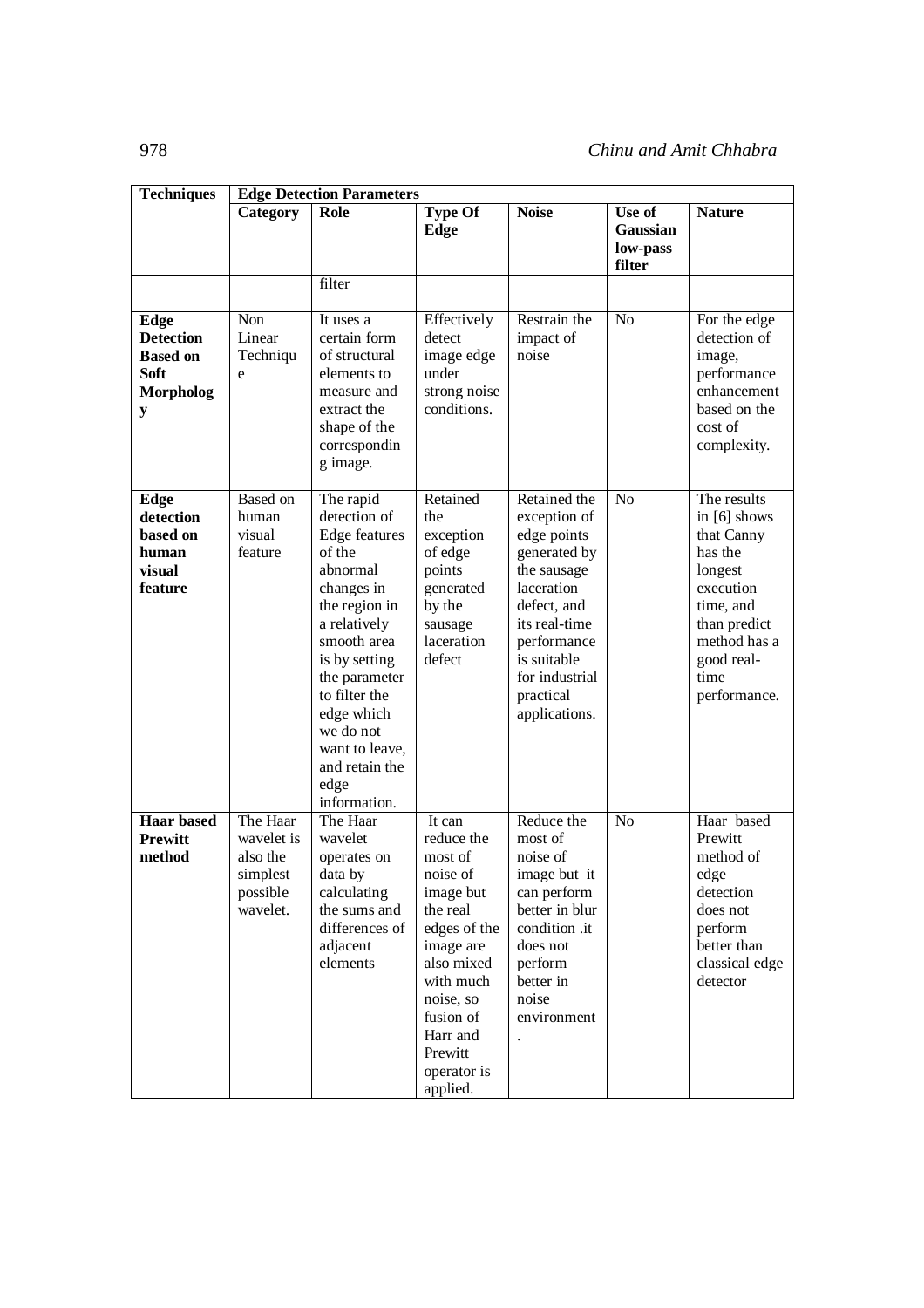| <b>Techniques</b> | <b>Edge Detection Parameters</b> |                |                |               |           |                |
|-------------------|----------------------------------|----------------|----------------|---------------|-----------|----------------|
|                   | Category                         | Role           | <b>Type Of</b> | <b>Noise</b>  | Use of    | <b>Nature</b>  |
|                   |                                  |                | Edge           |               | Gaussian  |                |
|                   |                                  |                |                |               | low-pass  |                |
|                   |                                  |                |                |               | filter    |                |
| <b>Bilateral</b>  | <b>Non</b>                       | The bilateral  | Edge           | Noise         | The       | This method    |
| <b>Filtering</b>  | linear                           | filtering      | preservatio    | removal       | domain    | consumes       |
| <b>Based Edge</b> | technique                        | operation is   | n is           | capability of | kernel,   | less           |
| <b>Detector</b>   |                                  | carried out on | achieved by    | this method   | aimed at  | computationa   |
|                   |                                  | the spatial    | means of       | is not very   | smoothin  | 1 power        |
|                   |                                  | neighborhood   | the range      | strong, as it | g the     | because it is  |
|                   |                                  | of a pixel     | kernel,        | only          | image, is | non-iterative. |
|                   |                                  | using domain   | which takes    | considers     | a         |                |
|                   |                                  | and range      | into           | those pixels  | Gaussian  |                |
|                   |                                  | kernels.       | account the    | as noise      | function. |                |
|                   |                                  |                | radiometric    | points,       |           |                |
|                   |                                  |                | distance of    | which         |           |                |
|                   |                                  |                | the pixels     | have          |           |                |
|                   |                                  |                | from the       | intensity     |           |                |
|                   |                                  |                | central        | difference of |           |                |
|                   |                                  |                | pixel.         | more than     |           |                |
|                   |                                  |                |                | 50% with      |           |                |
|                   |                                  |                |                | neighboring   |           |                |
|                   |                                  |                |                | pixels.       |           |                |

# **4. Conclusion and Future Scope**

This paper surveys the various state of art of Edge detection techniques in digital image processing. All techniques and algorithm have their own advantages and disadvantages. The analysis of various edge detection techniques are done on the basis of certain parameters. Fast processing response is the main requirement in many image processing applications. The operations performed by image processing algorithms can be computationally costly due to their manipulating large amount of data. To make a program execute in real time, data needs to be processed in parallel and often a great deal of optimization needs to be utilized. In future work parallelizing an edge detection algorithms, provides better performance results for image-processing applications.

# **References**

- [1] R.C. Gonzalez and R.E. Woods, Digital Image processing (3rd Edition).Upper Saddle River, NJ, USA: Prentice Hall, Inc 2006.
- [2] Syed Jahanzeb Hussain Pirzada,Ayesha Siddiqui ," Analysis of EdgeDetection Algorithms for Feature Extraction in Satellite Images", Proceeding of the IEEE International Conference on Space Science and Communication (IconSpace), July 2013.
- [3] Shashidhar Ram Joshi,Roshan koju," Study and Comparison of Edge Detection Algorithms", IEEE,2012.
- [4] Meghana D. More, G.K .Andurkar," Edge detection technique :a comparative